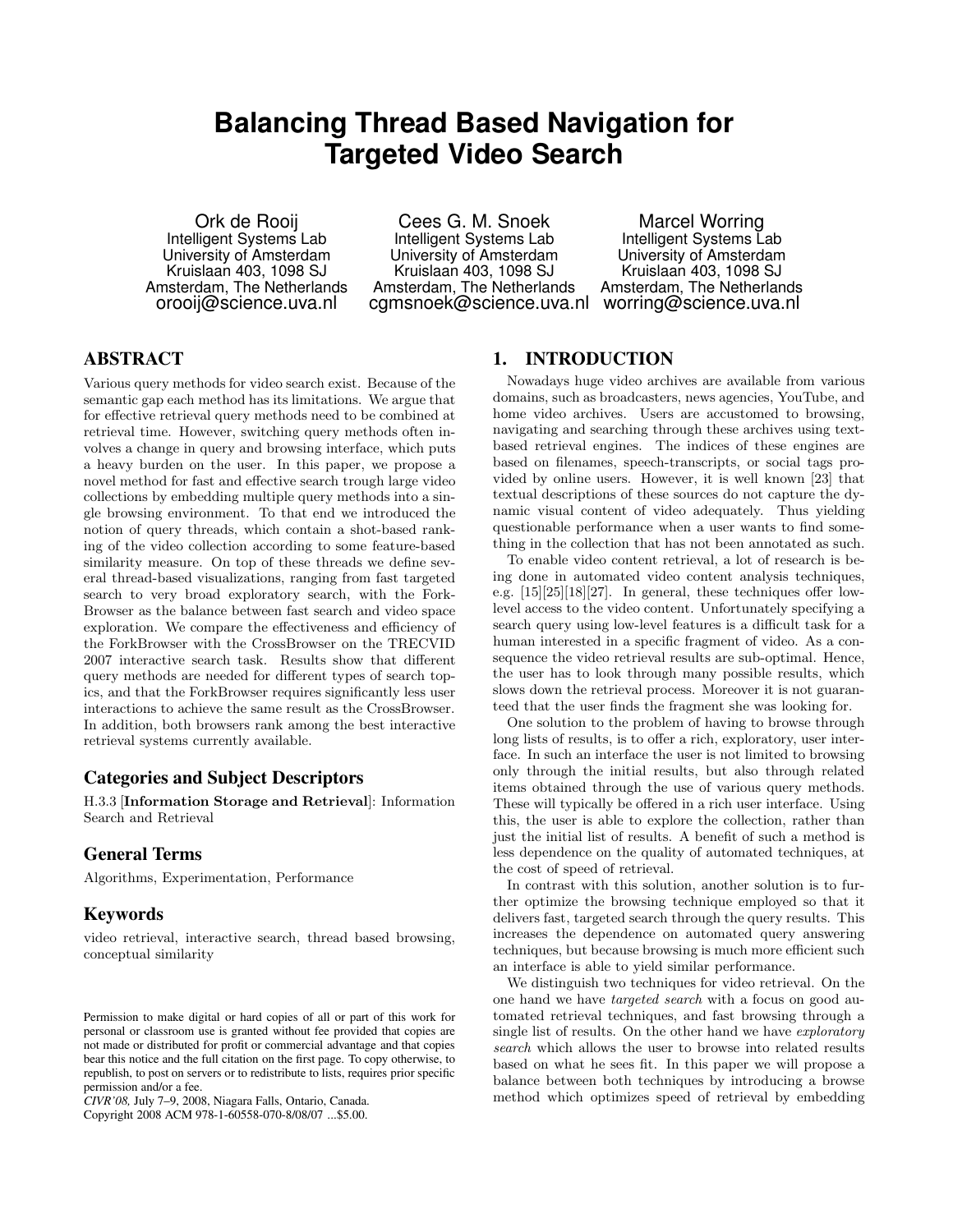multiple query methods into a single visual browsing environment.

#### **1.1 Query methods for video retrieval**

In multimedia retrieval literature a wide gamut of query methods have been proposed, applied, and evaluated, see [15] [10] for an extensive overview. We focus here on the ones that are known to be effective for interactive video search, namely query-by-keyword, query-by-example, query-by- concept, and their combination.

One of the earliest and most successful methods for video retrieval to date is query-by-keyword. Query-by-keyword allows a user to enter textual keywords to find video content based on textual metadata that can be associated to a video. The implicit assumption is that the textual metadata accurately captures all the multimedia content of the video. Unfortunately this is not always the case. Imagine for example a search for a celebrity talking on a telephone. It is probable that the name of the celebrity will be tagged in the collection, however the fact that he or she talking on a telephone is not interesting, and is therefore not tagged, so this fragment cannot be found without watching all fragments of the celebrity. Moreover, social tags or textual transcripts of non-English languages may be error prone or simply missing. Thus for effective video search query-by-keyword needs to be extended with methods that incorporate analysis of the visual content.

For querying the visual content, the method of choice has long been query-by-example. These methods reduce a video shot, the fragment of video between camera cuts, to a single keyframe. This keyframe is then represented by a combination of color, texture or shape based features. A user is able to query a video collection represented by visual feature vectors by providing an example image [4][21], or sketch [8][24]. By comparing the provided visual feature representation to the database, the visual similarity between user query and the video collection is determined. An obvious downside of this query method is its dependence on dedicated user input in the form of existing example images or sketches. Moreover the low-level visual feature representation used for querying often does not correspond to the users intent. This problem is known as the semantic gap [23]. In order to reduce the semantic gap we need more than visual features alone.

In an effort to reduce the semantic gap, a recent alternative to query-by-example relies on so called concept detectors. Generic concept detection methods have emerged lately [18][27], which allow automatic labeling of people, objects, settings or events within the video content. In general these automatic methods are based on fusion of various invariant visual features in combination with supervised machine learning using large collections of labeled image examples. Collections of concept detectors form a lexicon. Examples from a representative lexicon such as LSCOM [17] may vary from people like Hu Jintao, objects like a truck, settings like *indoor* and events like *people marching*. A concept detector lexicon allows query-by-concept. This resembles queryby-keyword like search through the visual information of the video. Unfortunately due to varying performance of individual detectors and ever increasing sizes of lexicons this leads to new problems for the user: which detector should he use? Which one is good enough? And can they be combined? Query-by-concept delivers an interesting starting point for visual search but by itself it is not the ideal solution yet.

The above query methods each yield a ranking of the video collection. From there it is left to the user to select relevant keyframes from this ranking. The quality of these rankings are dependent on both the precision of the used query method and the skill of the user in specifying query parameters. Therefore, the quality of the results is not clearly defined and often inadequate. This requires the user to view hundreds of results before he retrieves a few good ones. Furthermore, over the years the number of available video query methods has expanded enormously. Every time a new query method was introduced query interfaces had to cope with yet another set of parameters which the user needed to configure. This yielded highly complex search interfaces. To assist the user with the problem of which query method to use, a lot of work has been done in visualization methods for video search.

#### **1.2 Visualization methods for video search**

As stated earlier there are two distinct techniques for video retrieval. Targeted search focuses on exploiting automated retrieval techniques, and uses fast browsing techniques to browse through the results obtained by these techniques. Exploratory search allows the user to have various ways to control the browsing process. It allows the user to browse into related shots based on what he sees. We therefore categorize related work into visualization methods which primarily focus on targeted search, and in visualization methods which primarily focus on exploration.

In the first category systems typically use automated querying techniques to generate a list of results, which is then rapidly explored by the user. For example, the Informedia XVR interface[11] uses rapid serial visual presentation taken to the extreme to explore results at high speed. The idea behind this is the following. The system obtains initial results by using automated techniques only. Subsequently, the user interactively filters these at very high speeds to weed out the bad results. Inspired by Informedia, the VisionGo video search engine [16] is primarily based on targeted search. It combines a single list RSVP technique with several relevance feedback methods to create new lists of results from the set of selected results. The MediaMill CrossBrowser[26] also falls under this category. It is optimized to browse results from a query in a rapid fashion together with the time-line of a video.

All systems which combine multiple forms of similarity into the browse representation in order to allow the user interact with the dataset fall into the second category. For example the system in [20] combines both the time-line of videos with content-based similarity in one view. The Informedia storyboard-based interface[6][5] was one of the first search systems which combined multiple modalities into one interface. The FxPal MediaMagic[1] uses an innovative story board based interface for displaying results, and allows selected results as starting points for "find similar" queries. The uBase browser[12] combines even more forms of similarity based browsing. It combines hierarchical, temporal and lateral browsing together. The  $NN<sup>k</sup>$  browser used for lateral browsing shows the user a graph network of related results. The MediaMill RotorBrowser[7] is also an exploratory browser. This browser is designed for topics that require a combination of query methods. It allows to integrate query results with time, visual similarity, semantic similarity and various other shot based similarity metrics.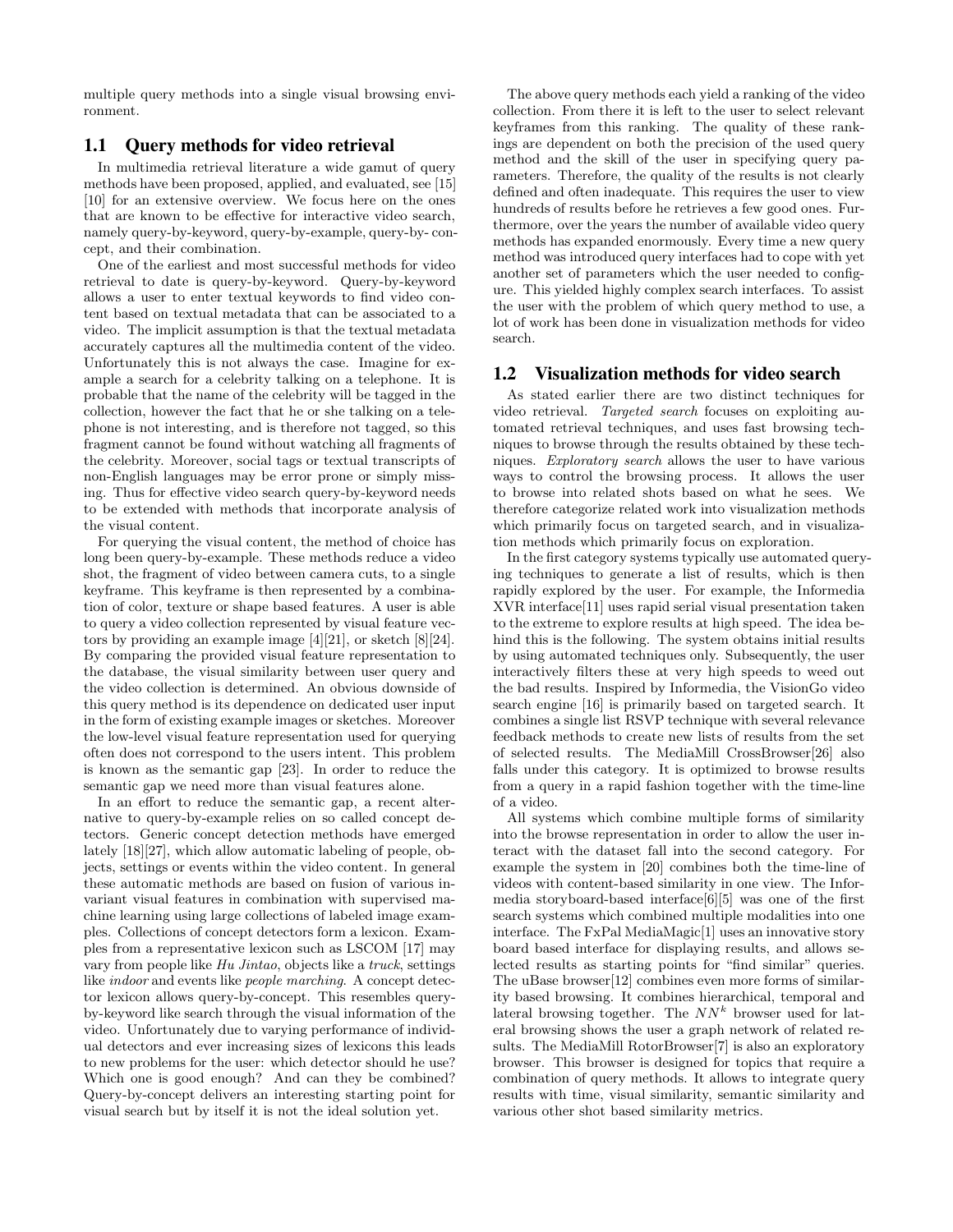

Figure 1: Overview of thread generation from a video collection. Feature extraction techniques are applied to every shot in every video, which yields the feature space. Subsequently, every shot is compared to every other shot using a similarity function appropriate to the features used. We generate two types of threads from this feature similarity space: static threads and dynamic threads. Static threads are calculated by 1) clustering the space into groups of related shots, and 2) creating a thread by projecting the cluster to a ranked list of results. Dynamic threads are calculated on the fly based on a given query shot S, which ranks the feature similarity space according to the distance to S.

Combinations of both categories are also possible, and most systems do not explicitly fall into just one category. To give just one example, the FXPAL collaborative search system [2] combines their MediaMagic system for query exploration with an RSVP like single list browsing technique into a multi user collaborative search system where each user fulfills one of both tasks.

The above list of systems is by no means complete, but should give an indication of the recent advances in the field of visualization methods for video search.

#### **1.3 Contribution**

To leverage the benefits of having multiple query methods without slowing down the interface we elaborate on the notion of threads [7]. Using these threads, we introduce a browser which combines techniques from targeted search browsers and exploratory search browsers into a single browsing environment: the ForkBrowser. We demonstrate that this novel browser balances effectiveness of results with high efficiency. In section 2 we introduce threadbased visualization framework on which the ForkBrowser is founded. In section 3 we present the experimental setup in which we compare the ForkBrowser against the Cross-Browser. We highlight results in section 5.

#### **2. THREAD-BASED VISUALIZATION**

To structure the definition of methods for browsing through a video collection we use the notion of threads [7]. Threads are defined as follows:

• A thread is a linked sequence of shots in a specified order, based upon an aspect of their content.

Threads are in essence ranked lists of shots, based on a specific feature similarity space, which is in itself based on a specific video query method. Let's look at *query-by-example*: this query method extracts low-level features, such as Wiccest features [9], from an example image, and compares these with precomputed features from the collection. These precomputed features define the feature space of the collection.

Instead of providing an example image, we define a similarity space for this collection by defining a similarity function which compares every shot to every other shot. From this, we derive two types of threads based on the search need: static threads and dynamic threads.

Static threads help in creating a "web" of related shots through the collection beforehand. These are not changed during search, and help the user with locating himself within the collection. They are created by clustering the similarity space into  $k$  clusters. Subsequently, these clusters are projected into one dimensional lists where individual shots next to each other are also close to each other in similarity space. In a static thread there is no overall ranking, only a measure of relatedness between shots. So, the first shot in a static thread is not the most important one.

Dynamic threads are obtained on the fly based on any user provided query shot which is already in the collection itself. The rest of the collection is then re-ranked with the query shot as the first result. Compare a dynamic thread with the generated ranking of a query method.

An overview of the thread generation process is visualized in figure 1. There is a one to one relationship between thread types and query methods. More specifically, every thread type is based on a query method. We define the following thread types.

• query result thread: thread based on the results of a user constructed query.

In a query result thread the shots are linked because they all originate as results from the same user specified query. This thread is used as the starting point for navigation.

• visual thread: thread based on visual similarity.

The visual thread links shots together which share the same visual characteristics, so that shots next to each other are also visually similar.

• semantic thread: thread based on semantic similarity.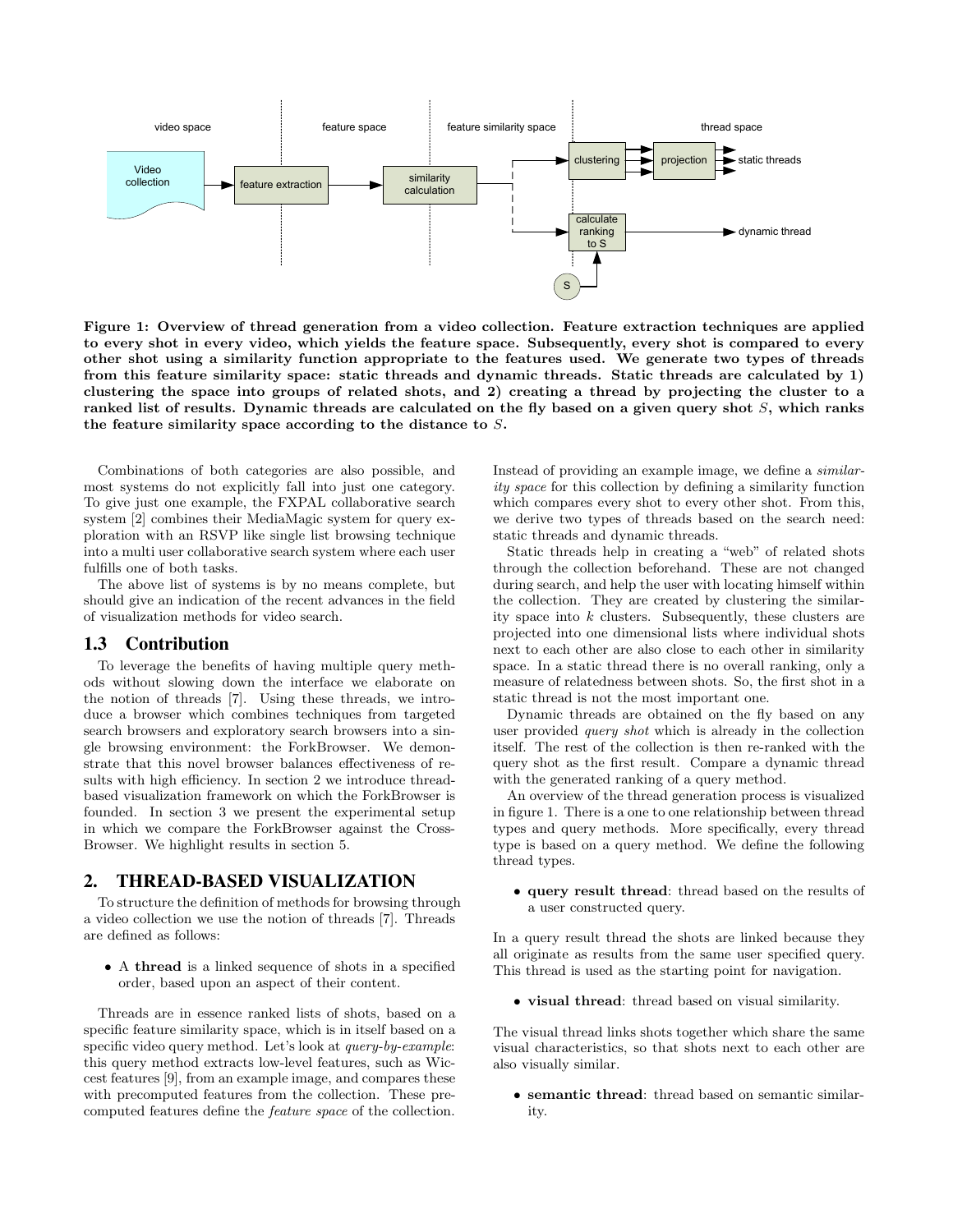

Figure 2: Overview of thread-based browsers and their navigation options. The rigidness indicates the dependence on initial query results. The navigation options indicate possible browsing directions for the user. The CrossBrowser and ForkBrowser use a direct mapping between user interaction and the interface. The CrossBrowser displays results and time only. The RotorBrowser displays all possible threads, with the active thread mapped to user action and a special navigation command to switch threads by rotation. Though all three browsers focus on targeted search, the RotorBrowser is the only one which can leave the original search and browse through anything the user sees at that moment.

The semantic thread links shots together based on their detected semantic concept scores, so that shots containing the same set of detected semantic concepts are close to each other in the ranked list.

• time thread: thread based on the time-line.

This thread is always static, since the time-line is predetermined for a video.

• textual thread: thread based on textual similarity.

The textual thread links shots to each other which contain similar ASR text.

All of the above threads, with the exception of the time thread which is always static, are available as either precomputed static or on-the-fly dynamic threads. When a thread is used as a dynamic thread the difference is that the ranking is defined by a given query shot.

Every thread consists of a ranking of the entire collection. This implies that every shot is present in every thread. This means that given any shot, the user is able to switch to another thread by selecting one that catches their interest. But if every shot is present in all threads, this creates a problem: which threads are relevant for the user?

Since any query method, on which threads are based, does not know whether it is providing valid results or not. It only knows the similarity between shots within a thread. And these similarities are based on the quality of the used features, which varies from thread type to thread type. Therefore these similarities are only valid within a thread, they



Figure 3: Mapping between the ForkBrowser interface and the keyboard. The entire interface is controlled by using the left hand only. This leaves the right hand free to deal with the mouse. The mapping allows for rapid interface control by the user.

cannot be used to compare one thread to another. It is therefore not possible to automatically discard bad threads based on these similarities alone. A human is however able to see in a glance whether results are satisfactory or not. Hence, the decision to use or reject threads should be mostly left to the user. The browser interface needs to support the user as much as possible in this role.

#### **2.1 Visualizing threads**

Any search engine typically has an interface for entering queries into the system, and an interface for retrieving results. In a text retrieval engine the query interface is often limited to text entry, with the interface for results placed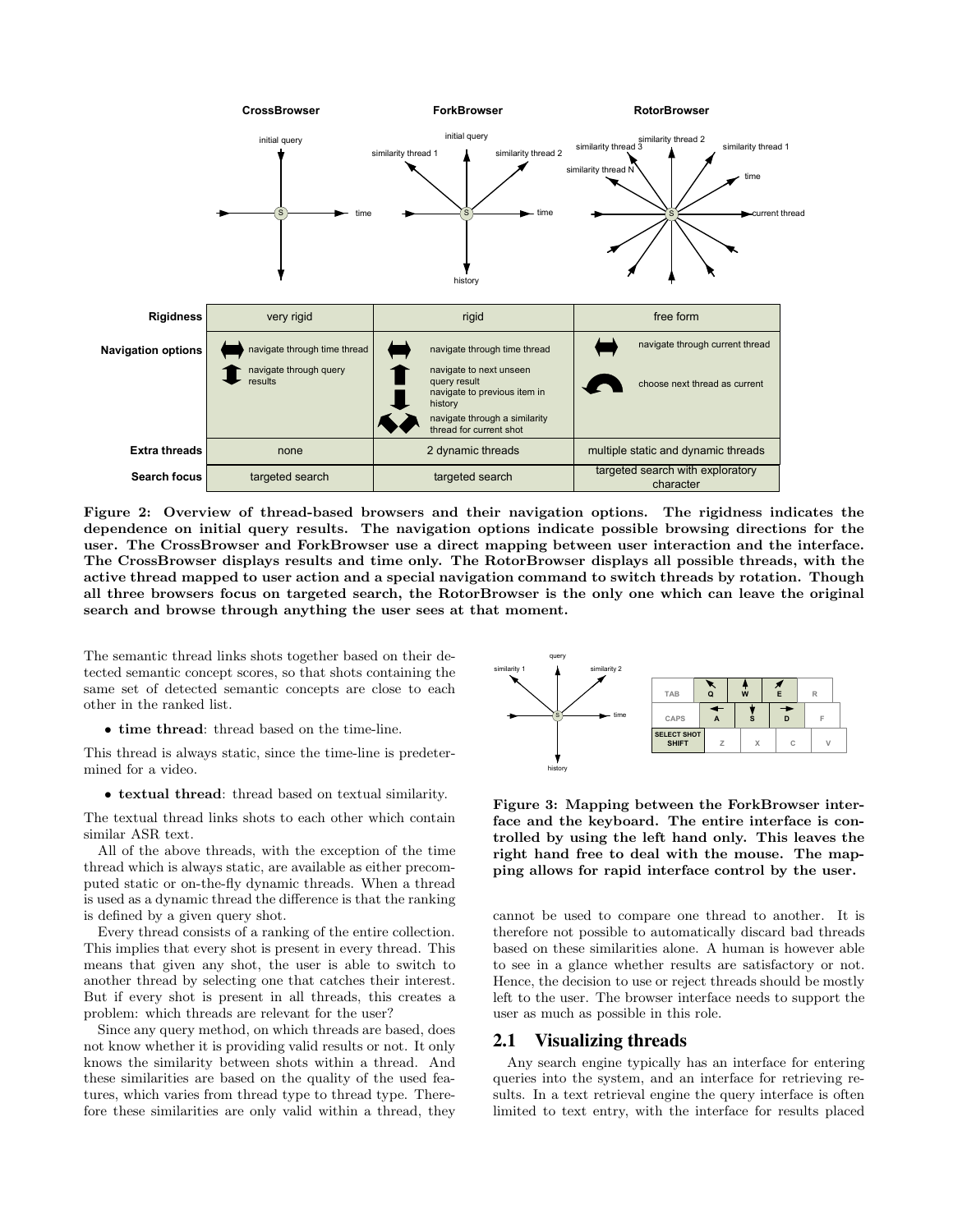just below the query interface. The results are typically displayed in a long list. For video search engines a single interface screen is not sufficient. This is caused by the fact that video search engines typically require a much larger number of query methods, which all demand screen real estate. So the query interface and result interface are typically divided into multiple panes on the screen.

A search action for a multi pane search engine is defined as follows:

- 1. the user enters parameters into the query screen
- 2. the system retrieves results and displays them on a result screen
- 3. the user mentally adapts to the new interface
- 4. the user starts browsing through results
- 5. the user evaluates the results. If these are unsatisfactory, he goes back to step 1.

For our system we try to address a number of problems with this approach. We begin by defining the required design criteria which the visualization should adhere to. The primary goal of any search engine is to help the user to decide quickly if a retrieved result is relevant. This means that the interface should be fast and effective, both in response time and in visual design.

The interface should always show unexplored parts of the collection to the user, in the form of unvisited threads. If the interface shows not enough possible directions, there is a danger that the user has to restart her search from an earlier point each time a thread has no more valid results. To avoid this the system should provide multiple paths for finding results.

DESIGN CRITERION 1. The interface should always indicate to the user where she can go.

The opposite side of this criterion is showing too many directions. This overwhelms the user with choice. If an interface is too overwhelming the user requires more time to process all visual information before a decision can be made. The interface should therefore be as minimalistic as possible.

DESIGN CRITERION 2. The interface should not overwhelm the user.

A benefit of an interface which always allows more options is that it reduces the number of times a search has to be restarted. Since restarting means switching back to a query interface, a restart requires extra time from the user to mentally adapt to the different screens. This is to be avoided.

DESIGN CRITERION 3. The interface should avoid switching between different interfaces.

Also, the faster the user is able to select a relevant thread the faster he can choose to follow or discard it. A direct mapping between user action and interface response is therefore beneficial for browsing efficiency.

DESIGN CRITERION 4. The interface must use a clear mapping between navigation and visualization.

We use the shot as the elementary element in video, this implies that when a part of a shot is relevant to the query, the entire shot is relevant. Depending on the genre of video, such as broadcast news, or home video, the average length of a shot varies, and there is no preset maximum length of a shot. Therefore, the content at the beginning of a shot can be something different from the content at the end of that same shot. The system should be able to handle this.

DESIGN CRITERION 5. The interface must be able to browse within a shot.

Finally, video contains motion. By only looking at a keyframe this motion cannot be seen. This means that a shot cannot be represented by just one keyframe, so a requirement is that the system should be able to visualize motion within a shot.

DESIGN CRITERION 6. The interface must support queries demanding explicit motion.

Given these design requirements several thread-based browsers are possible. We define three types of browsers which vary in the decision of which threads to show and which threads to hide. See figure 2 for an overview of these three browsers. As introduced earlier, the CrossBrowser [26] primarily focuses on targeted search. It displays only initial query results and time. On the opposite side is the Rotor-Browser [7], which uses exploratory search to find results. It displays as many threads as possible. We introduce a new browser which balances in-between the CrossBrowser and the RotorBrowser: the ForkBrowser.

#### **2.2 The ForkBrowser**

The ForkBrowser visualizes results by displaying the shots based on the shape of a fork, see figure 4. This shape was chosen to allow the user to view multiple threads at once. Using a grid based representation would allow more shots to be viewed from a single thread, but this limits the navigation into related threads. Also, by placing the current shot in the center of the visualization the interface forces the user to focus attention to the center of the screen. From here she can look into the various tines of the fork. These represent the different threads the user can visit. Any navigation action into one of the adjoining thread moves the first shot of that thread into the center of the display. The display will then update to show threads for that shot. This addresses design criterion 1. To address design criterion 2 the remainder of the screen is deliberately left empty. This helps the user to focus her attention only on the video.

The center tine shows unseen query results. In order to give the user the context of the shot in the center the leftmost and rightmost tines show the time-line. In order to allow the user to have more than one direction the two diagonal directions are used to show assignable similarity results. This addresses design criterion 3.

Finally, to help the user to know where she is, and to easily backtrack to earlier junctions, the stem of the fork displays browse history. This addresses design criterion 1 again. To ensure that quick navigation is possible all browse directions, each tine and the stem, are accessible by both the mouse and directly mapped keyboard shortcuts, see figure 3. This provides a direct mapping between the interface and the user, as stated in criterion 4.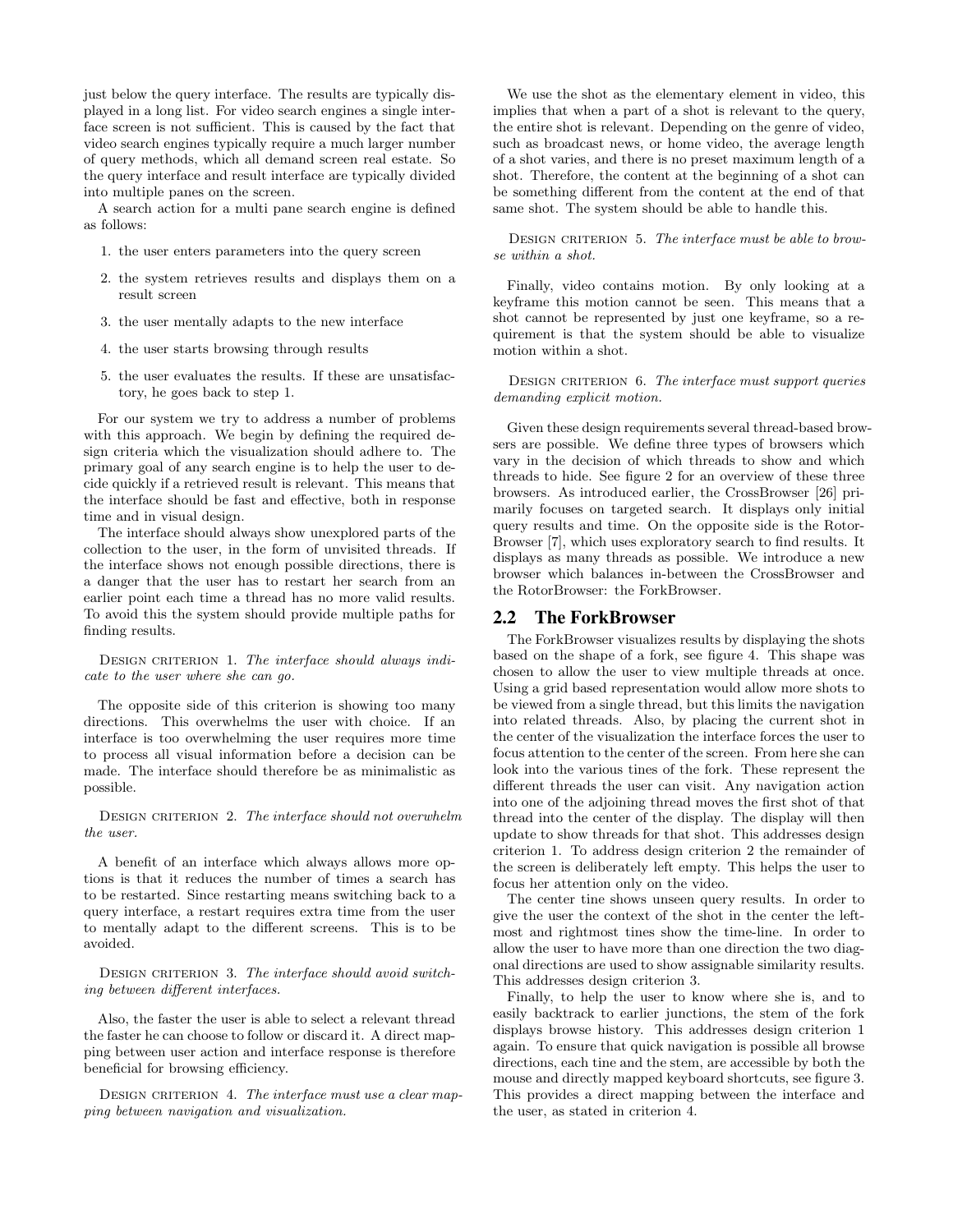

Figure 4: Thread-based visualization of the ForkBrowser. In this example from the TRECVID 2007 corpus, the top tine displays automated query-by-keyword results, the horizontal tines display the time-line of a "Klokhuis" episode, the diagonal tines display dynamic threads related to the center image, and finally the stem of the fork displays the current browse history.

To provide a solution for design criteria 5 and 6, shots are displayed as an animated sequence of up to 16 frames from the originating shot. This helps answering queries where the shot is relevant but this information was not shown in a single keyframe. This resolves design criterion 5. It also helps solving queries containing explicit motion, which was design criterion 6.

## **3. EXPERIMENTAL SETUP**

In order to evaluate thread based visualization using the ForkBrowser we participated in the 2007 NIST TRECVID Interactive Search task[22]. This is an independent international benchmark for video retrieval systems. The goal of TRECVID is to promote progress in content-based retrieval from digital video material, by using open, metrics-based evaluation. Numerous universities, research institutes and companies participate in TRECVID, hence it can be considered the *de facto* standard for video retrieval evaluation. A general overview of successful approaches for TRECVID is given in [10]. TRECVID participation gives us a framework for a comparison between the ForkBrowser and the CrossBrowser with respect to effectiveness and efficiency. It also gives us an indication how the ForkBrowser measures up to the current state of the art in video retrieval.

#### **3.1 Data set**

The video collection of the TRECVID 2007 benchmark consists of 100 hours of video material, provided by the Netherlands Institute for Sound and Vision. The collection contains videos of news magazines, science news, news reports, documentaries, educational programming, and archival video. Shot boundary information for the collection is provided by [19], automated speech recognition on these videos in Dutch is provided by [13], and a machine translation of the Dutch text to English is available.

TRECVID splits the collection into two parts. 50 hours are available for training and development of the system. The other 50 hours is used for evaluation. The contents of the evaluation set is not known beforehand, but is comparable to the first collection in terms of content.

During the benchmark itself the user receives a question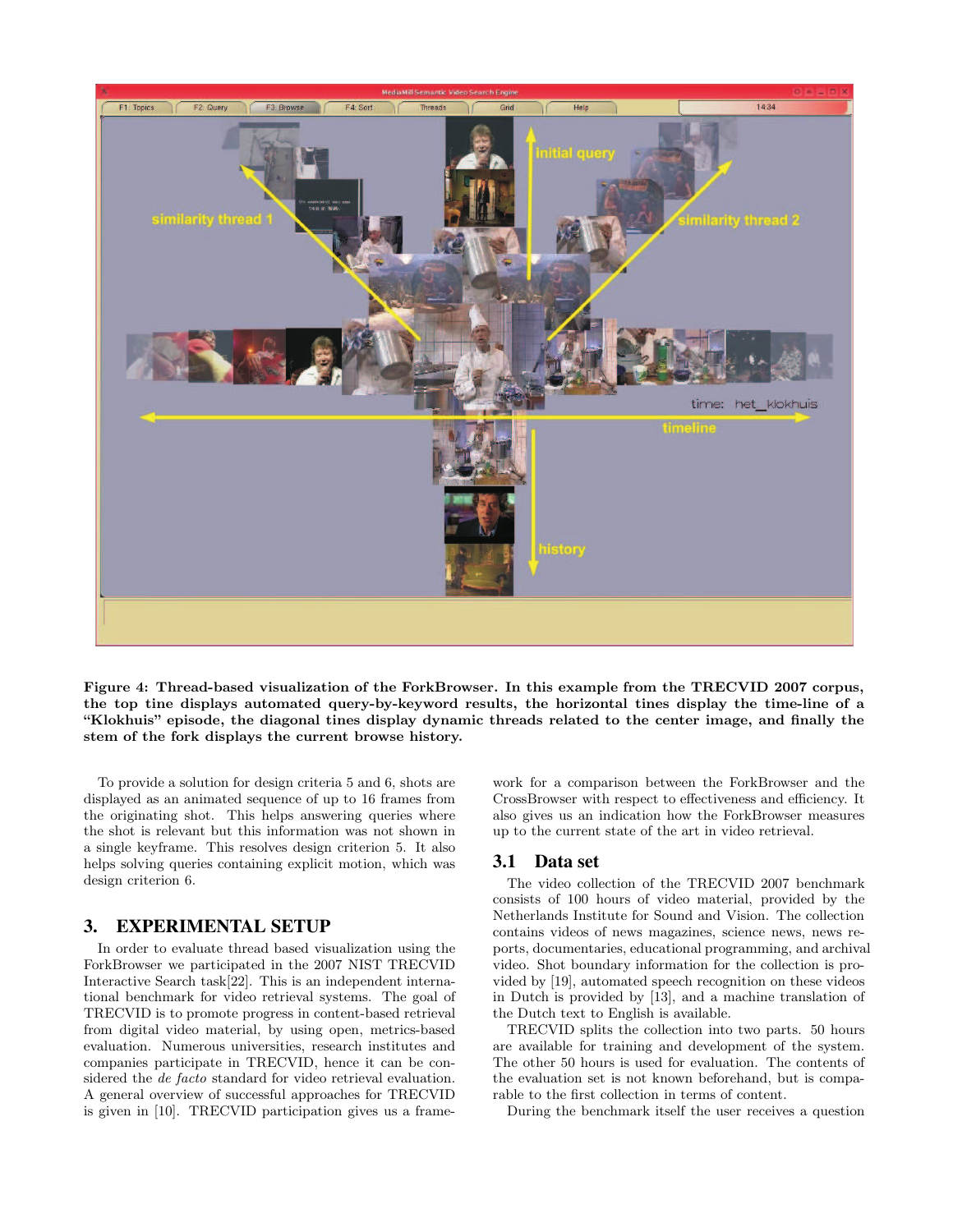

**Experiment 1: Comparing the effectiveness of the CrossBrowser and the ForkBrowser**

Figure 5: Comparison of effectiveness per topic of the CrossBrowser and ForkBrowser on the TRECVID 2007 interactive retrieval benchmark. The green dots indicate browsers of the 28 users of 10 other systems which used the same evaluation method, i.e. one user, one topic at a time.

in English, together with a couple of example images and videos. He then uses the system to come up with as many relevant shots on the test set as possible within a 15 minute timespan. The resulting shots are evaluated and judged by NIST. There are in total 24 topics to complete. Typical topics of 2007 include "Find shots of people walking or riding a bicycle.", "Find shots of a train in motion." and "Find shots of a woman talking toward the camera in an interview - no other people visible.".

# **3.2 Implementation**

We have implemented both automatic and manual querying possibilities. For every new topic the system automatically suggests 1000 results based on the ASR text [14]. The searcher is free to use the automatically generated results or not.

In order to supplement the automatic results, the following querying systems were also available for searchers.

- query by keyword: keyword search through the ASR results of the TRECVID 2007 dataset. Both Dutch and English search engines were available.
- query by example: NIST provided several example images for each topic. The searcher is able to use these as a starting point for search through precomputed Wiccest [9] and Gabor [3] features.
- query by concept: concept selection from a lexicon of 572 concepts. These were trained beforehand using the 50 hours of development data and a labelled corpus of example images.

The CrossBrowser used the above querying systems in combination with the time-line of each video. The Fork-Browser has two extra similarity threads. We chose to use visual similarity based on Wiccest features [9] for the first thread. The second thread uses visual similarity based on Gabor features [3].

During the search the interface times and logs all user actions. When the user submits the final search result, the resulting list is automatically appended to up to 1000 results based on a user selected query.

# **3.3 Experiments and evaluation**

We want to evaluate both effectiveness and efficiency of the browsers. However, since any interactive browser needs to have a user controlling it, we cannot measure the performance of both browsers directly. The benchmark in essence compares the two expert users, one using the CrossBrowser and the other the ForkBrowser, on their performance during the TRECVID 2007 interactive search task. For this reason we have to be cautious in the conclusions we can draw from this experiment. We define the following two experiments:

• Experiment 1: Comparing the effectiveness of the CrossBrowser and the ForkBrowser This experiment compares how both browsers perform, based on their Average Precision scores for individual topics. Average Precision is a one-valued, bounded, metric which combines both precision and recall. It favors good results at the beginning of the list. We also measure the Mean Average Precision, which is the average precision scores averaged over all topics.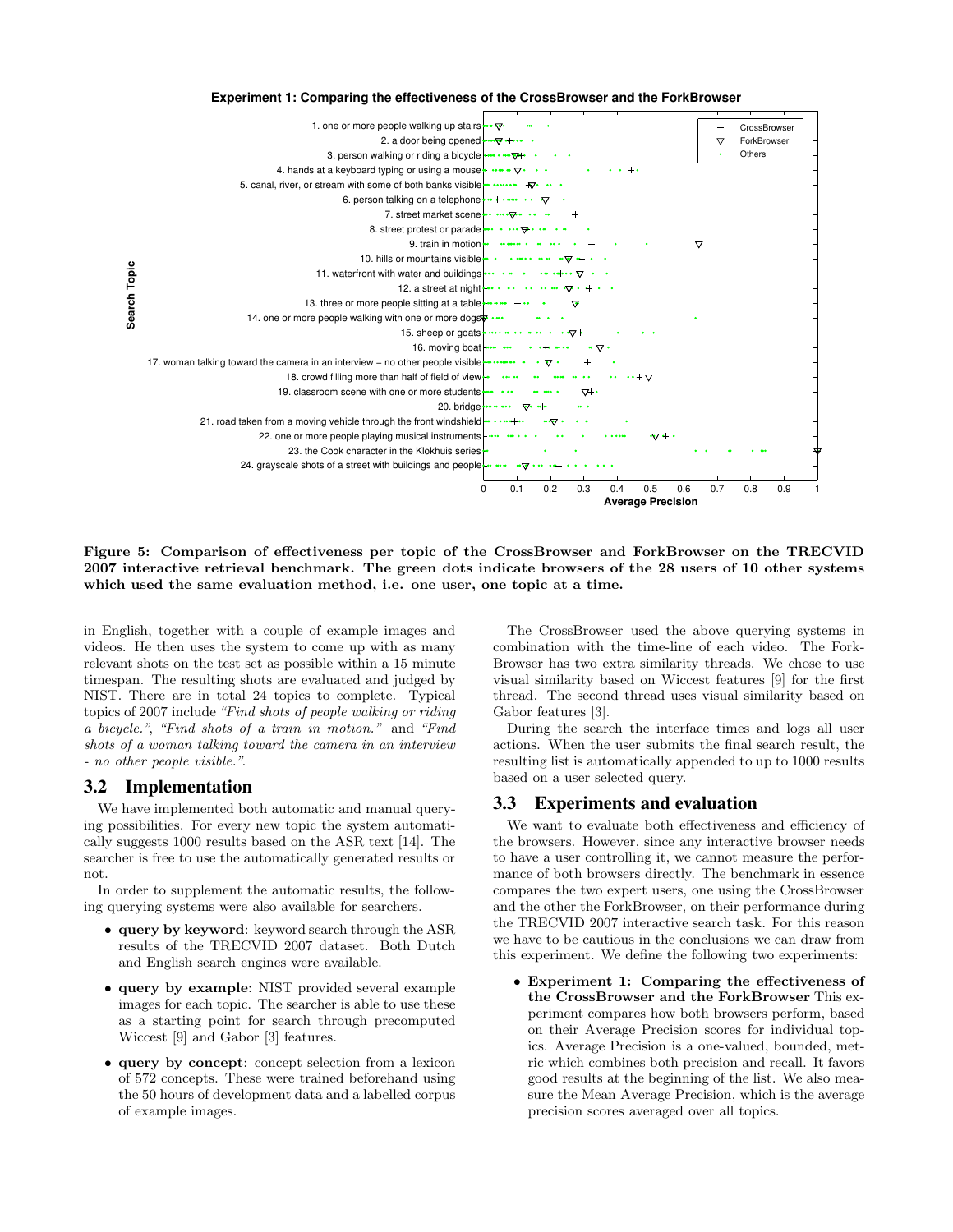• Experiment 2: Comparing the efficiency of the CrossBrowser and the ForkBrowser We measure how both users interact with their browser during the 15 minute timeframe. This allows us to see if there is a significant difference in browser usage, and whether this varies between topics or sets an overall trend. For this we compare the evaluation results as provided by NIST with our user logs, which are automatically parsed to provide browse statistics. These statistics include time spent adjusting a query, time spent searching for results, number user interaction steps made during searching, number of selected results, the thread from which results were selected, etc.

# **4. RESULTS**

#### **4.1 Experiment 1: Comparing the effectiveness of the CrossBrowser and the Fork-Browser**

The results for this experiment are plotted in figure 5. When we look at the mean average precision, we see that both browsers achieve nearly the same score, 0.259 for the CrossBrowser and 0.256 for the ForkBrowser, though average precision scores for individual topics vary greatly.

For example: the CrossBrowser performs significantly better than the ForkBrowser for topics 4: hands at a keyboard typing and 7: street market scene. The ForkBrowser performs significantly better for topic 9: train in motion and 16: moving boat which both contain explicit motion, and 13: people sitting at a table. This indicates that the browser effectiveness is dependent on the topic. Note again that when looking at individual results the expert user performing the task influences the results greatly. Therefore though it is interesting to see that the ForkBrowser and CrossBrowser yield nearly equal Mean Average Precision statistics, a larger scale user study is required to determine which browser performs better.

Both browsers achieve a 1.0 average precision score for topic 23: Cook in Klokhuis, as did a lot of other systems. This is because there was only a very low number of positive results in the collection, which were all found.

To analyze whether thread usage is independent of topic types we have measured the thread usage per topic for the ForkBrowser. See figure 7. The graph indicates that each topic required a different combination of threads in order to find good results. For example topics 18: crowd and 10: mountain used the initial query thread more than others. This was because there was a direct concept mapping available for these topics. For topics 13: people sitting at a table and 17: woman talking toward the camera the visual similarity threads were really helpful. During the search these threads allowed a great number of similar shots to be selected. For most topics the time thread was very important. We explain the success of the time thread as follows. When a shot is relevant, the shots immediately before and immediately after are often also relevant. The user sees this and selects these items. This accounts for the large portion of results obtained from the time-line. The results from this graph strengthen the hypothesis that we cannot beforehand merge the different threads into one, since the optimal thread is not known beforehand.

# **4.2 Experiment 2: Comparing the efficiency of the CrossBrowser and the ForkBrowser**

We plot results for experiment 2 in figure 6. Results indicate that the ForkBrowser required significantly less user interaction steps for all topics within the same 15 minute time frame. Also, the high performance on topic 7: street market scene for the CrossBrowser can be explained. The expert user went through a great number of results using more than 6000 interaction steps. Also interesting is that though both browsers were able to achieve an 1.0 score on topic 23: Cook in Klokhuis, the CrossBrowser user used more than double the amount of user interactions.

# **5. CONCLUSIONS**

In this paper, we combined aspects of exploratory browsing and targeted browsing into an effective thread-based video search system: the ForkBrowser.

For this we have made a distinction between exploratory search systems and targeted search systems. Targeted search focuses on fast retrieval based on an initial set of results from a query system. Exploratory search focuses on exploration of the video collection by combining multiple query methods into one visualization, to allow the user to browse to related shots. It is less dependent on an initial set of results.

To leverage the benefit of exploratory search without slowing down the interface we used the notion of threads. This allows for a direct mapping between query methods and threads. Using these threads, we have introduced the Fork-Browser. A browser which combines techniques from targeted search browsers and exploratory search browsers into a single browsing environment.

We investigate effectiveness and efficiency of the Fork-Browser with two experiments in the NIST TRECVID 2007 Interactive search task. In these experiments we compare the ForkBrowser with the CrossBrowser, a browser based primarily on targeted search. The TRECVID interactive search task consists of finding relevant shots for a given topic within a 15 minute time span from a collection of 50 hours of videos of news magazines, science news, news reports, documentaries, educational programming, and archival video.

On average, both browsers were equally effective in this task. However, if we look at individual topic results, we see that these vary greatly. This indicates that both browsers have different strengths depending on the topic. A key insight is that ForkBrowser requires significantly less user interaction steps to achieve this same result. Results also indicate that different combinations of threads are required for different types of topics. Furthermore, both browsers rank among the best interactive retrieval systems currently available.

# **6. REFERENCES**

- [1] J. Adcock, M. Cooper, and F. Chen. Fxpal mediamagic video search system. In Proceedings of the 6th ACM international conference on Image and video retrieval, pages 644–644, New York, NY, USA, 2007. ACM.
- [2] J. Adcock, J. Pickens, M. Cooper, L. Anthony, F. Chen, and P. Qvarfordt. Fxpal interactive search experiments for trecvid 2007. In Proceedings of the NIST TRECVID workshop 2007.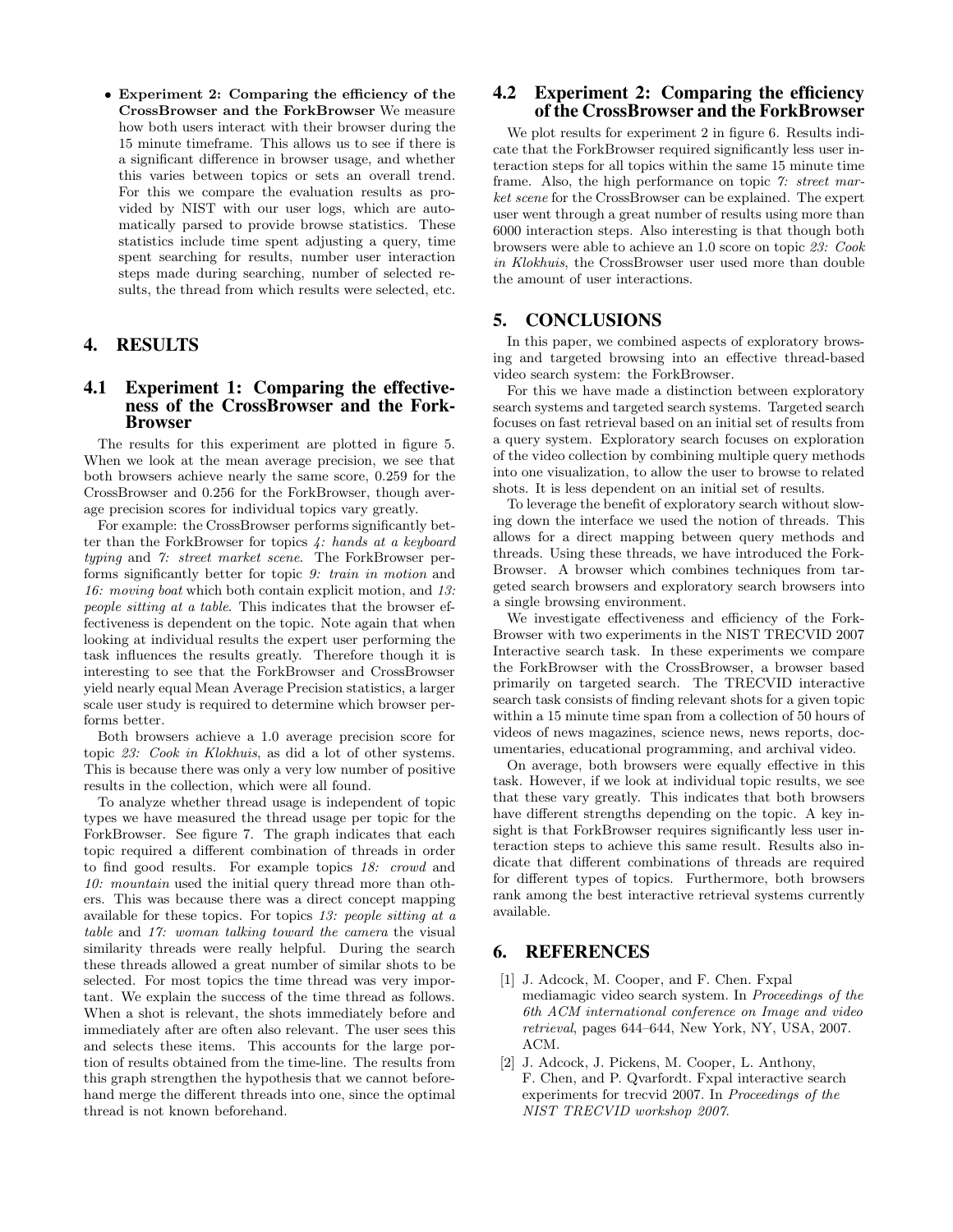

Figure 6: Average Precision for each topic compared to the number of user interaction steps. The interaction steps include keyboard presses and mouse clicks for both browsers. Note that the user using the ForkBrowser  $(\nabla)$  used significantly less interactions than the user of the CrossBrowser (+).



Figure 7: Normalized thread usage per topic (indicated by stacked bar). Each color denotes a different type of thread. Green represents time, purple represents the initial query, yellow represents visually similarity, red represents history and gray represents other. The lighter colored inlay represents the % of shots that was judged correct by NIST for that thread. Note that the overall trend in thread usage is browsing through 1) time, 2) initial query method followed by 3) visual similarity. Note however that different topics use different thread combinations for optimal performance.

- [3] A. Bovik, M. Clark, and W. Geisler. Multichannel texture analysis using localized spatial filters. IEEE Transactions on Pattern Analysis and Machine Intelligence, 12(1):55–73, 1990.
- [4] C. Carson, M. Thomas, S. Belongie, J. M. Hellerstein, and J. Malik. Blobworld: A system for region-based image indexing and retrieval. Third International Conference on Visual Information Systems, pages 509–516, 1999.
- [5] M. G. Christel and N. Moraveji. Finding the right

shots: assessing usability and performance of a digital video library interface. In Proceedings of the 12th annual ACM international conference on Multimedia, pages 732–739, New York, NY, USA, 2004. ACM.

[6] M. G. Christel and R. Yan. Merging storyboard strategies and automatic retrieval for improving interactive video search. In Proceedings of the 6th ACM international conference on Image and video retrieval, pages 486–493, New York, NY, USA, 2007. ACM.